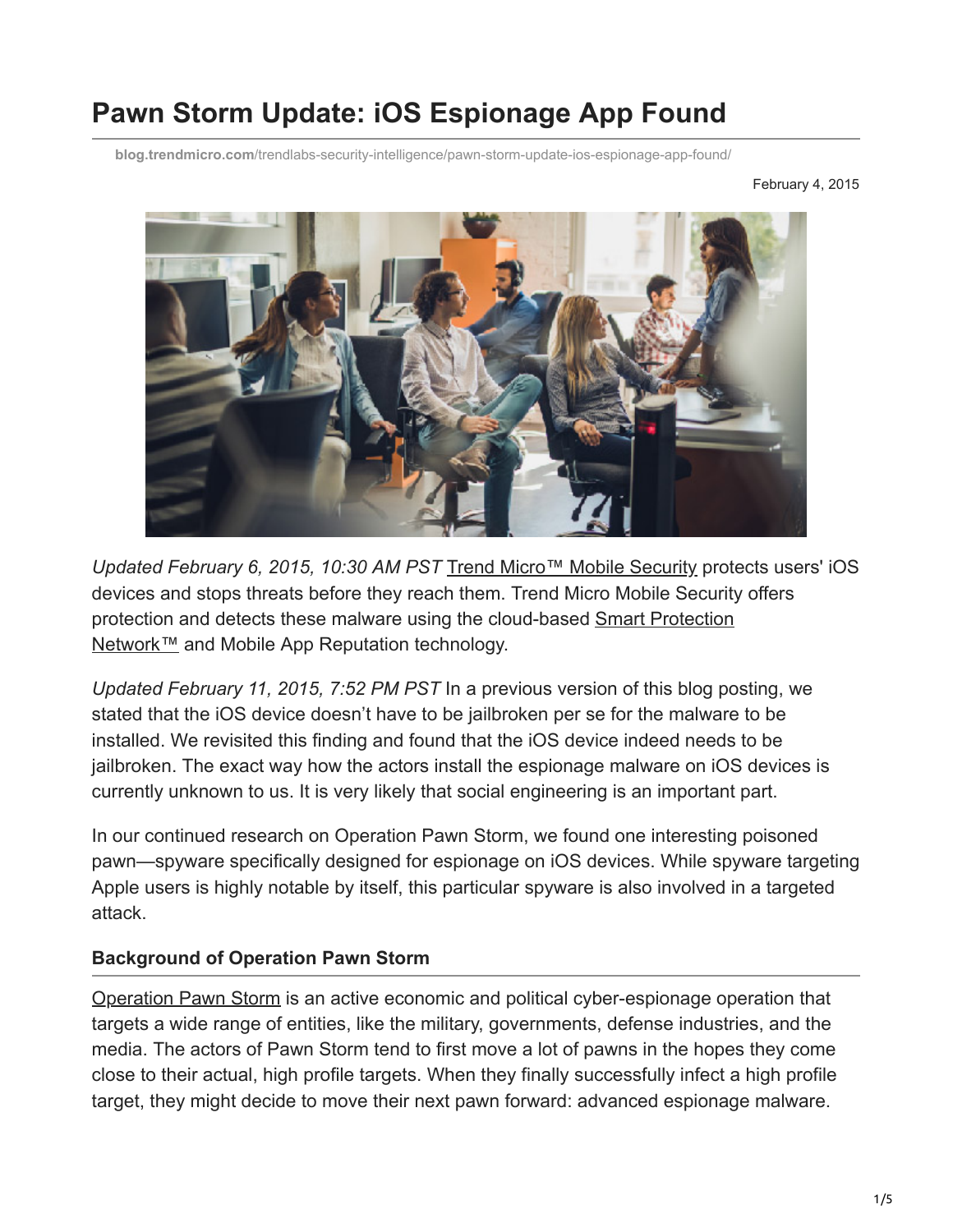The iOS malware we found is among those advanced malware. We believe the iOS malware gets installed on already compromised systems, and it is very similar to next stage SEDNIT malware we have found for Microsoft Windows' systems. We found two malicious iOS applications in Operation Pawn Storm. One is called *XAgent* (detected as IOS\_XAGENT.A) and the other one uses the name of a legitimate iOS game, *MadCap* (detected as IOS\_ XAGENT.B). After analysis, we concluded that both are applications related to SEDNIT. The obvious goal of the SEDNIT-related spyware is to steal personal data, record audio, make screenshots, and send them to a remote command-and-control (C&C) server. As of this publishing, the C&C server contacted by the iOS malware is live.

#### **Analysis of XAgent**

The XAgent app is fully functional malware. After being installed on iOS 7, the app's icon is hidden and it runs in the background immediately. When we try to terminate it by killing the process, it will restart almost immediately. Installing the malware into an iOS 8 device yields different results. The icon is not hidden and it also cannot restart automatically. This suggests that the malware was designed prior to the release of iOS 8 last September 2014.

#### **Data Theft Capabilities**

The app is designed to collect all kind of information on an iOS device. It is able to perform the following routines:

- Collect text messages
- Get contact lists
- Get pictures
- Collect geo-location data
- Start voice recording
- Get a list of installed apps
- Get a list of processes
- Get the Wi-Fi status

## $\overline{\phantom{a}}$

*Figure 1. XAgent code structure*

### **C&C Communication**

Besides collecting information from the iOS device, the app sends the information out via HTTP. It uses POST request to send messages, and GET request to receive commands.

### **Formatted Log Messages**

The malware's log messages are written in HTML and color coded, making it easier for human operators to read. Error messages tend to be in red, while others are in green as shown in the figure below.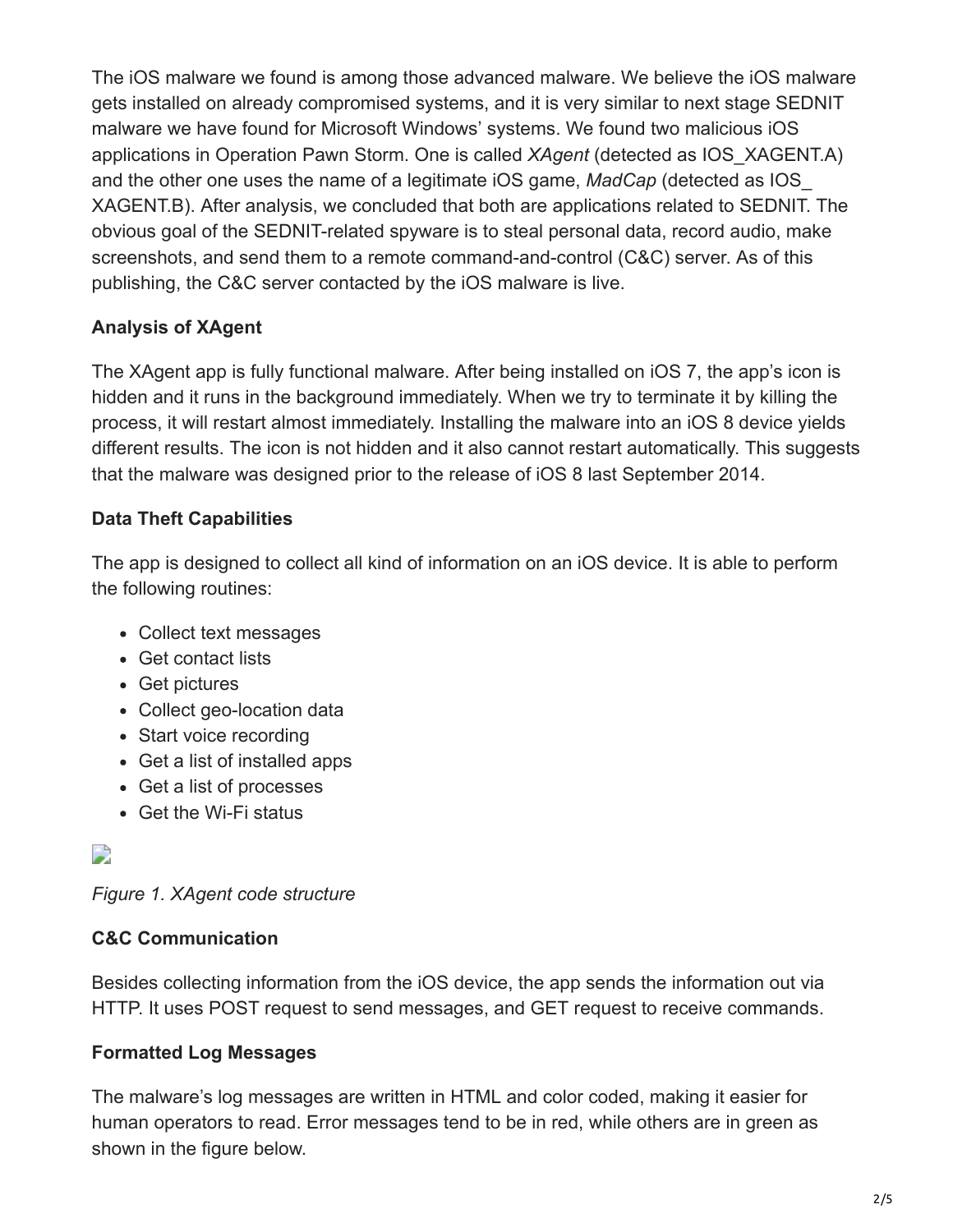$\overline{\phantom{a}}$ 

*Figure 2. Color-coded HTML log messages*

### **A Well-Designed Code Structure**

We can see that the code structure of the malware is very organized. The malware looks carefully maintained and consistently updated.

 $\overline{\phantom{a}}$ 

*Figure 3. XAgent code structure*

The app uses the commands *watch*, *search*, *find*, *results, open,* and *close.*

 $\Box$ 

*Figure 4. List of base URIs*

#### **Randomly Generated URI**

The full uniform resource identifier (URI) for C&C HTTP requests is randomly generated, according to a template agreed upon with the C&C server. The base URI can be seen in Figure 4, and parameters are chosen from the list below and appended to the base URI.

 $\Box$ 

*Figure 5. List of parameters used with URIs*

Here are corresponding implementations we got during our reversing:

**DE** 

*Figures 6 and 7. Code for URI generation*

#### **Token Format and Encoding**

The malware uses a token to identify which module is communicating. The token is Base64 encoded data, but padded with a 5-byte random prefix so that it looks like valid Base64 data. See the first line "ai=" part in the figure below.

 $\Box$ 

*Figure 8. Client (XAgent) request*

Reverse engineering also revealed additional communication functions.

 $\overline{\phantom{a}}$ 

*Figure 9. HTTP communication functions*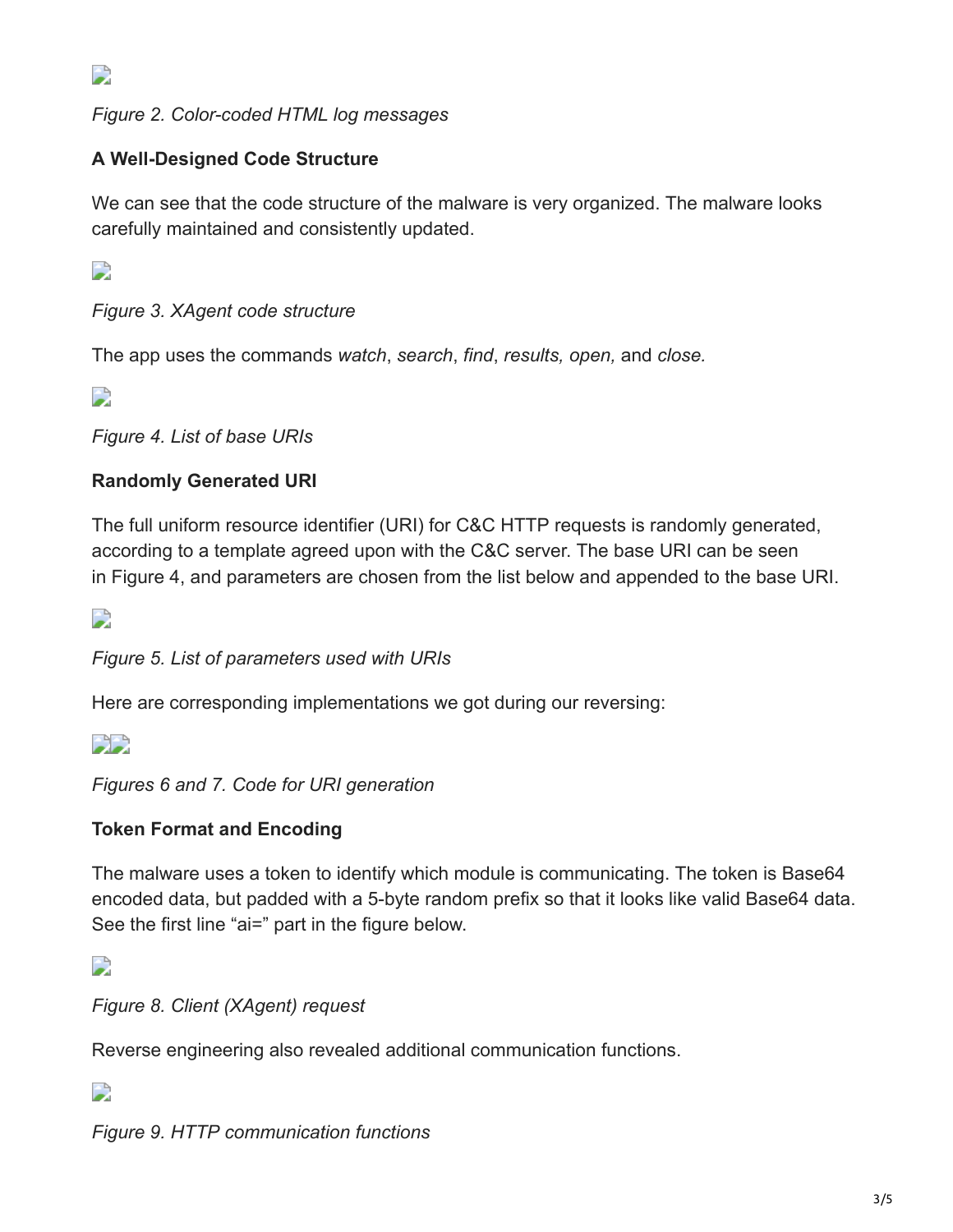D

*Figure 10. C2 server*

## **FTP Communication**

The app is also able to upload files via FTP protocol.

 $\Box$ 

*Figure 11. FTP communication functions*

## **Analysis of "MadCap"** "

Madcap" is similar to the XAgent malware, but the former is focused on recording audio. "Madcap" can only be installed on jailbroken devices.

 $\Box$ 

*Figure 12. Code structure of Madcap*

## **Possible Infection Methods**

The exact methods of installing these malware is unknown. As far as we can tell the iOS device has to be jailbroken to install the Xagent malware. However we have seen one instance wherein a lure involving XAgent simply says "Tap Here to Install the Application."

 $\Box$ 

## *Figure 13. Site used in downloading XAgent*

It is good to note that it is still possible to install the malicious app into non-jailbroken devices if the app is signed using Apple's enterprise certificate. Another possible scenario is infecting an iPhone after connecting it to a compromised or infected Windows laptop via a USB cable.

*[To learn more about this campaign, you may refer to our report, Operation Pawn Storm](http://www.trendmicro.com/vinfo/tmr/?/us/security/news/cyber-attacks/pawn-storm-espionage-attacks-use-decoys-deliver-sednit) Using Decoys to Evade Detection.* The hashes of the related files are:

- 05298a48e4ca6d9778b32259c8ae74527be33815
- 176e92e7cfc0e57be83e901c36ba17b255ba0b1b
- 30e4decd68808cb607c2aba4aa69fb5fdb598c64

### APT & Targeted Attacks

In our continued research on Operation Pawn Storm, we found one interesting poisoned pawn—spyware specifically designed for espionage on iOS devices.

By: Feike Hacquebord, Fernando Merces February 04, 2015 Read time: ( words)